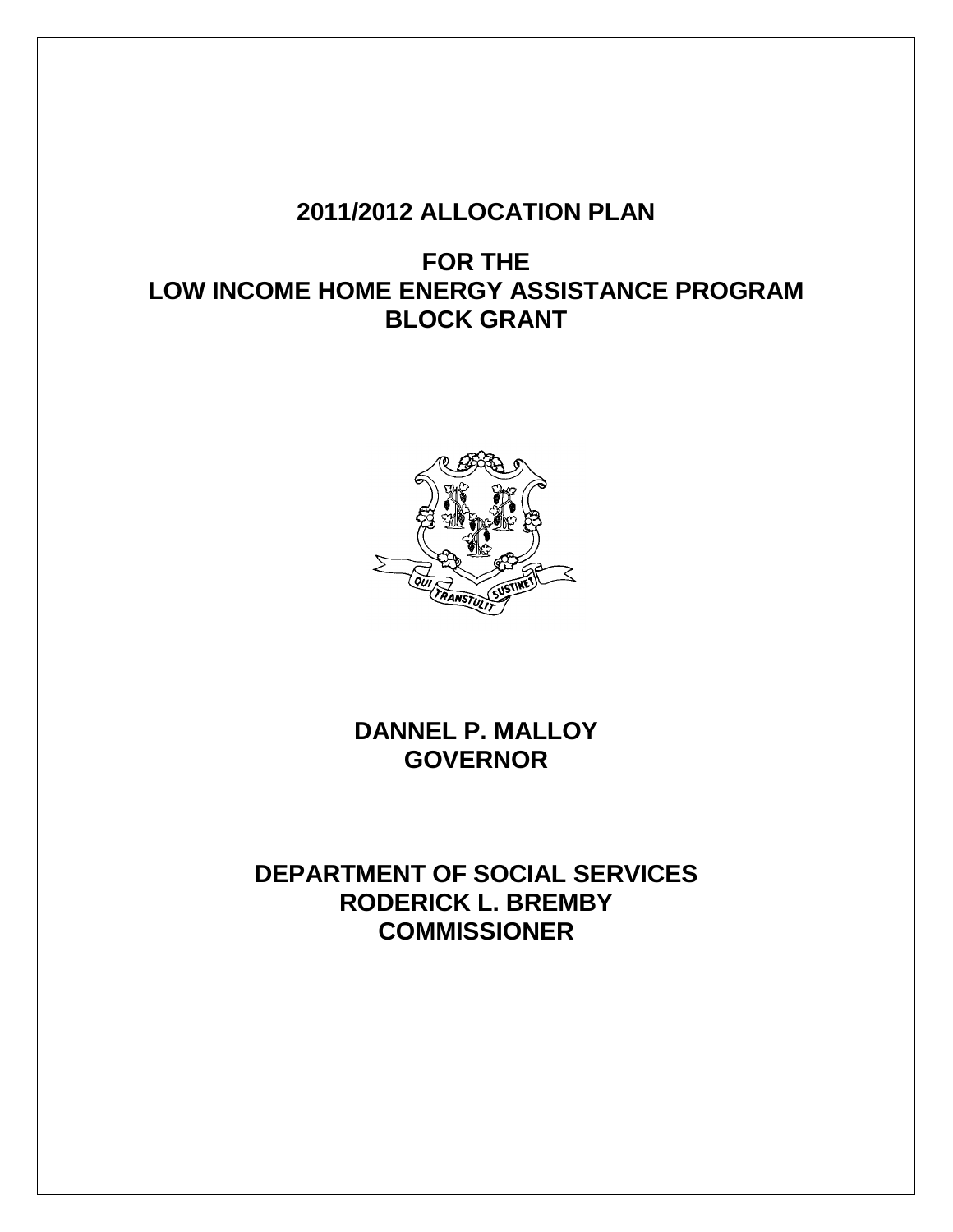## TABLE OF CONTENTS

| $\mathbf{L}$ | 1. |
|--------------|----|
| II.          | 2  |
| III.         | 3  |
| IV.          | 4  |
| V.           | 5  |
| VI.          | 7  |
| VII.         | 8  |
| VIII.        | 8  |
| IX.          | 9  |
| X.           | 9  |
| XI.          | 10 |
| XII.         | 10 |
| XIII.        | 11 |
| XIV.         | 11 |
| XV.          | 11 |
| XVI.         | 12 |
| XVII.        | 13 |
| XVIII.       | 13 |
| XIX.         | 14 |
| XX.          | 15 |
| XXI.         | 15 |
| XXII.        | 16 |
| XXIII.       | 16 |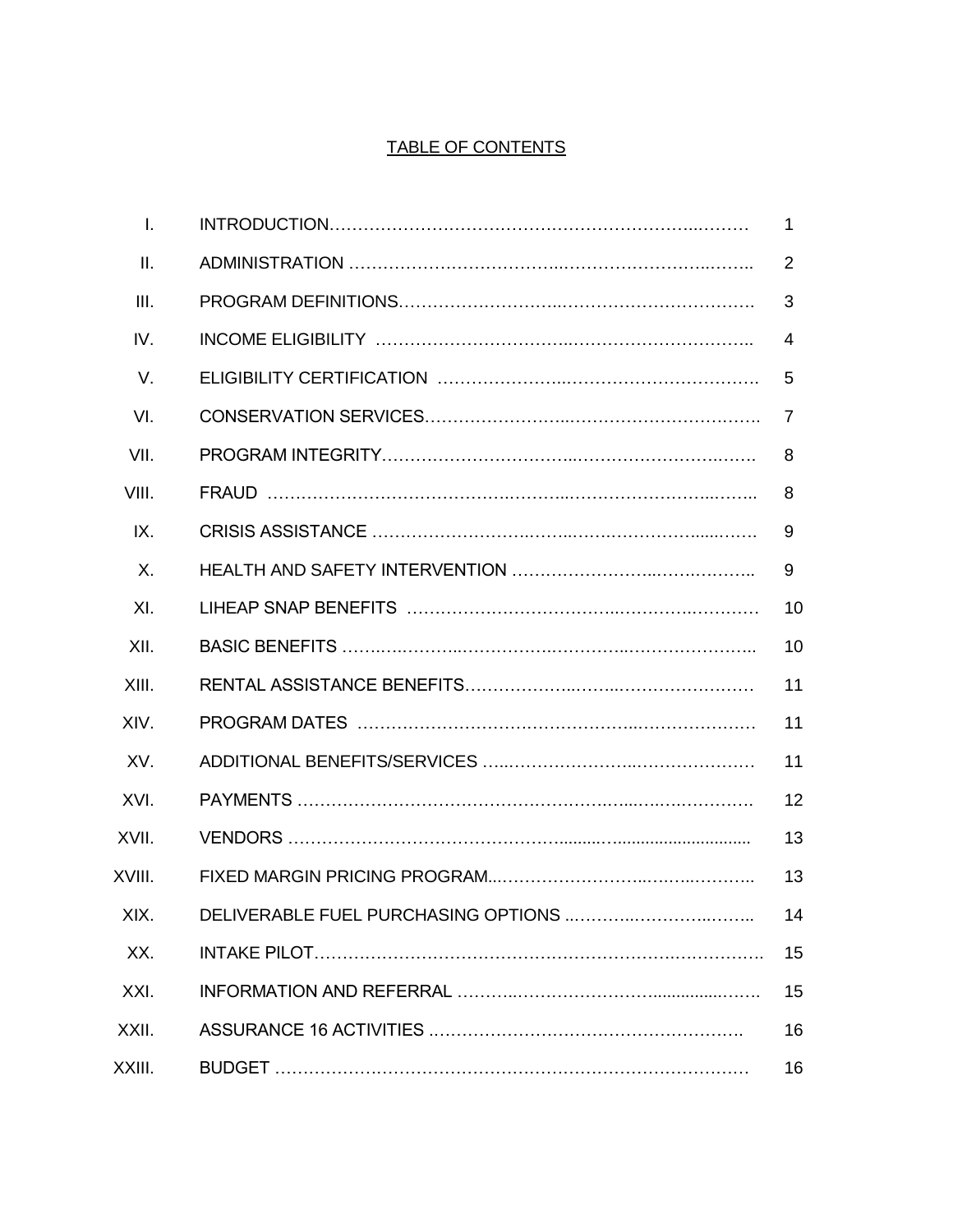## **2011/2012 ALLOCATION PLAN FOR THE LOW INCOME HOME ENERGY ASSISTANCE PROGRAM BLOCK GRANT**

#### **I. INTRODUCTION**

The Connecticut Energy Assistance Program (CEAP) is designed to address the needs of the state's most vulnerable populations during the winter heating season, specifically those deliverable fuel heated households whose incomes fall at or below 150 percent of the federal poverty guidelines as well as elderly and/or disabled households with incomes between 150 percent and 200 percent of the federal poverty guidelines. Deliverable fuel heated households with income between 150 percent and 200 percent of the federal poverty guidelines, who do not have an elderly and/or disabled member, will be eligible to receive assistance under the Contingency Heating Assistance Program (CHAP) for the 2011/2012 program year.

The CEAP is funded by the U. S. Department of Health and Human Services (HHS) under the Low Income Home Energy Assistance Program (LIHEAP), which has not yet received a funding level for Federal Fiscal Year (FFY) 2012. In order to plan the program in a timely manner, a total funding level of \$46.4 million is assumed. This amount includes \$41.7 million, which represents Connecticut's share of the estimated \$1.98 billion FFY 2012 LIHEAP block grant. \$1.98 billion is the FFY 2012 LIHEAP block grant funding level that has been recommended by the President. In addition, \$4.7 million in anticipated emergency contingency funds have been included.

The Department of Social Services (DSS), with the help of its partners, the Community Action Agencies (CAAs), administers CEAP. DSS will monitor the program, and will issue a report to the General Assembly's committees of cognizance by January 30, 2012, regarding the program's status.

In order to help offset a household's winter heating costs, the State will provide both energy assistance and conservation services. Energy assistance shall consist of Crisis Assistance and Safety Net Assistance.

CEAP benefits vary to reflect need, cost and/or energy burden. The Plan is designed to provide the highest level of assistance to those deliverable fuel heated households who have the lowest incomes and the highest energy needs in relation to income, taking into account household size and vulnerability.

The provision of assistance under CEAP is subject to the availability of funds. If the funds provided for payments under this Plan are judged by the State to be in danger of exhaustion prior to the scheduled end date, then the State reserves the right to close the program or portions of the program early.

This Plan provides a framework for overall program operation. DSS will develop policy and procedures which further detail the rules of operation.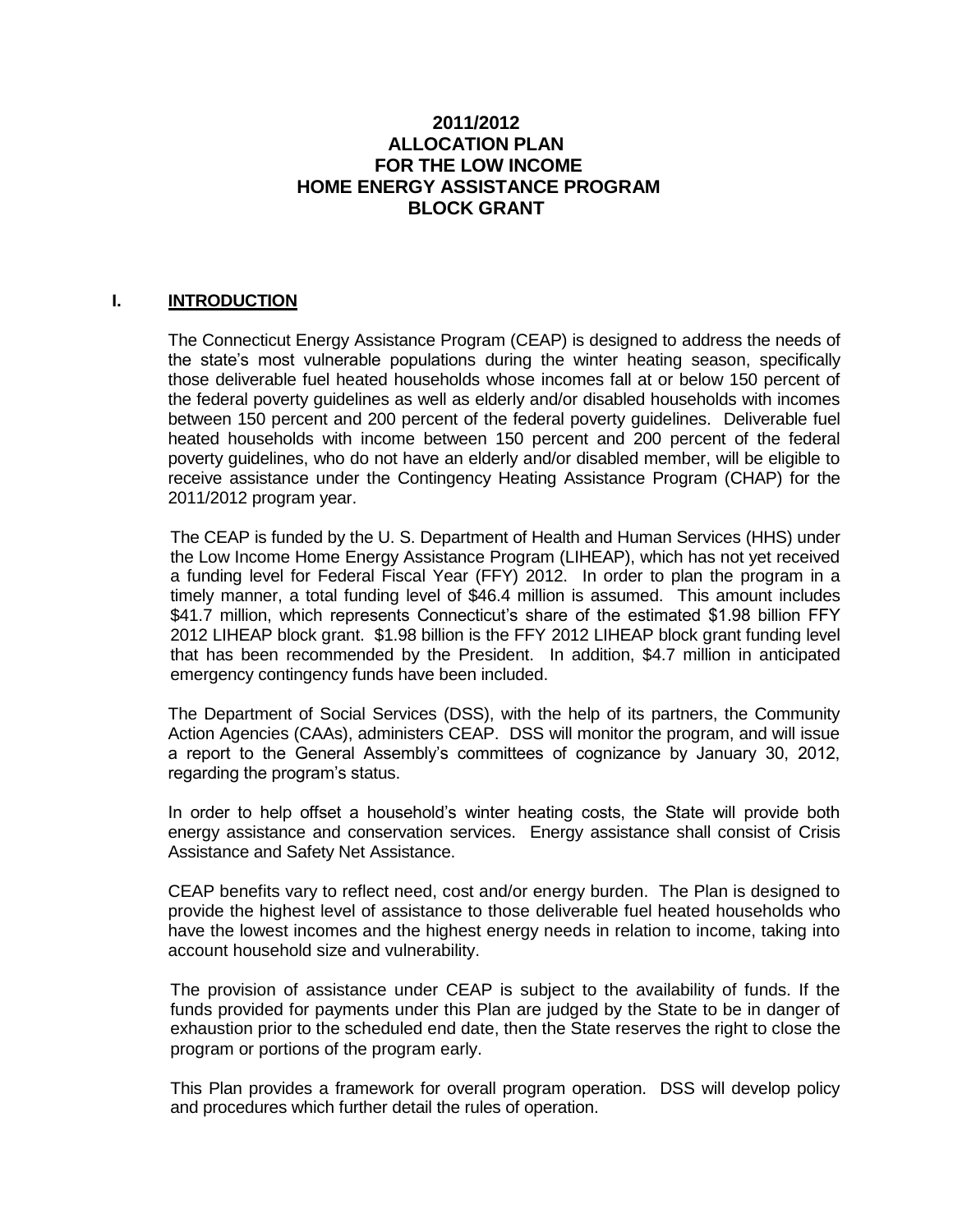## **II. ADMINISTRATION**

The Department of Social Services' responsibilities in the administration of the CEAP will be to:

- A. Prepare and submit the LIHEAP Allocation Plan to the Governor and, following legislative approval, submit the Plan to the federal government.
- B. Compile and submit any program reports required under state and federal law to the appropriate bodies.
- C. Act as grantee agency for the State for all LIHEAP funds.
- D. Ensure coordination of the CEAP with other energy and conservation assistance programs offered by the State and other public or private entities.
- E. Contract with Community Action Agencies (CAAs) or any other qualified non-profit or for profit entities to provide standardized services to all eligible households, including those households receiving assistance from DSS programs, and to process applications from any such households wishing to apply for benefits.
- F. Initiate agreements with energy vendors to ensure program standardization and provide current lists of eligible vendors to DSS contractors.
- G. Provide CAAs with lists of households whose Temporary Family Assistance benefits are being discontinued as a result of time limitations.
- H. Provide handouts which inform clients in writing of all other energy and conservation-related programs administered or funded by the State.
- I. Complete weekly and monthly fiscal and program activity reports.
- J. Allocate the personnel resources necessary to provide reasonable protection against client and vendor fraud, develop anti-fraud strategies designed to strengthen program integrity and establish a fraud referral method for reporting and investigating suspected program abuse.
- K. Track carryover funds from the 2010/2011 program if applicable.
- L. Provide a budget estimating total program expenditures and, for DSS and each contracting agency, a line-item budget of administrative expenditures for CEAP.
- M. Track the number of gallons of No. 2 home heating oil purchased under the CEAP. Track the average fixed margin price, the average retail price and savings per gallon.
- N. Monitor the performance of DSS contractors in delivering services and in reporting to DSS.
- O. Provide standard application forms/format for all energy programs administered by the Department. The application form shall include a statement that non-qualified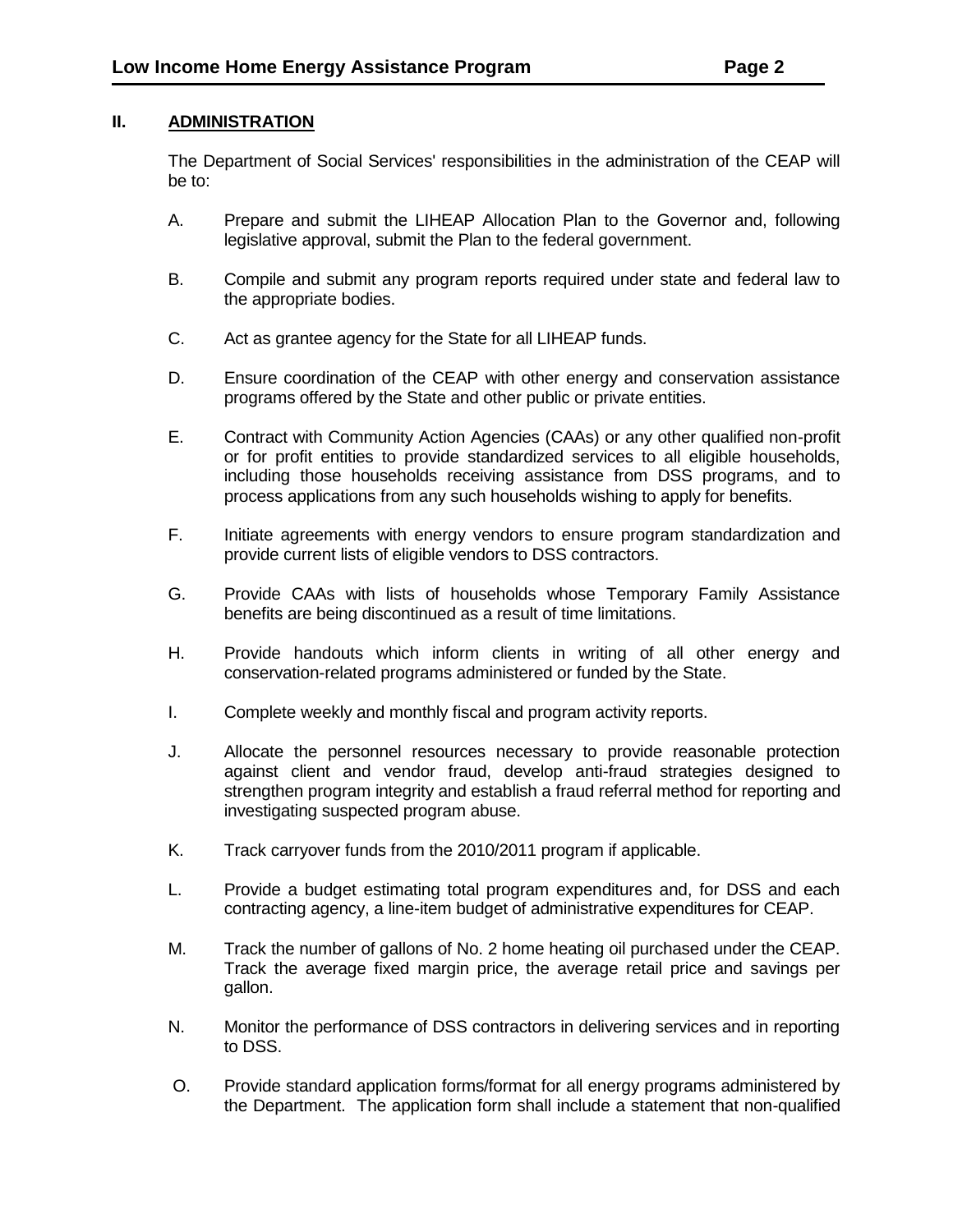P. Maintain a system to verify Social Security Numbers as part of the ongoing effort to maximize program integrity.

#### **III. PROGRAM DEFINITIONS**

For the purposes of this Plan, the following terms are defined:

Boarders – Persons whose meals are included in their rent.

Dwelling Unit – Any residential property, (i.e., apartment, house or stationary mobile home) in which the occupants have exclusive kitchen facilities. It does not include commercial property, such as rooming/boarding homes, group homes, hotels or motels. Neither does it include cars, vans, recreational vehicles, campers, seasonal residences, or any other accommodation that has not been issued a certificate of occupancy.

Household – Any individual or group of individuals who are living together in a dwelling unit, including but not limited to all individuals who are related by blood, marriage or adoption, and whose residential energy is purchased in common, or who make payments for energy in the form of rent. Persons renting a room(s) within a dwelling unit are considered to be household members. Households do not include individuals who reside at an institution of higher learning, are incarcerated or are unrelated foster children or unrelated foster adults.

Income/Means of Support – Gross salaries/wages, tips, pensions, dividends, annuity distributions, interest, rental income, estate or trust income, royalties, social security and supplemental security income (excluding Medicare premium if applicable), veterans' benefits, unemployment compensation, workers' compensation, monetary and nonmonetary contributions, alimony, child support, lottery winnings, self-employment income, and governmental assistance not otherwise excluded as income.

Life-threatening – Any situation in which an eligible household is unable to secure primary deliverable heating fuel and is without or within one week of being without said fuel.

Liquid Assets – Assets which are readily convertible to cash. Liquid assets include: savings accounts, checking accounts, bonds, stocks/shares, certificates of deposit, annuities and individual retirement accounts. (Individual retirement accounts are considered to be liquid assets if the accounts are in the name of a household member who is at least 59  $\frac{1}{2}$  years old.)

Mixed Income Household – Any household in which one or more, but not all, members are receiving Temporary Family Assistance benefits, State Supplement to the Aged, Blind and Disabled and/or Refugee Cash Assistance administered through DSS.

Non–qualified Aliens – Individual(s) who are in this country illegally (undocumented) and individual(s) who are here legally but temporarily, on student or tourist visas.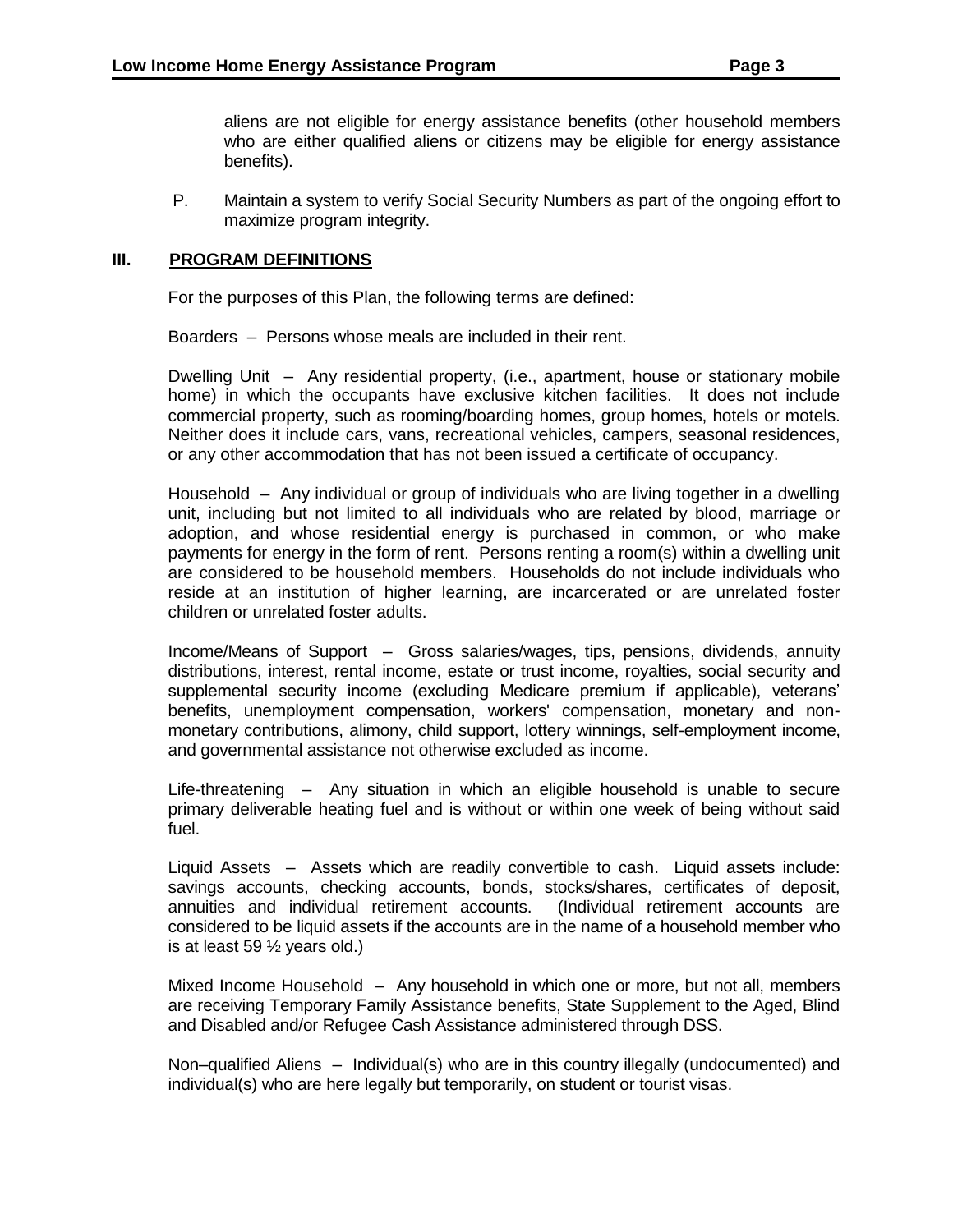Primary Source of Heat – The principal fuel source used by a household to heat its dwelling unit.

Rental Assistance Households – Households which do not make direct vendor payments for their primary source of heat. Such households include owners of dwelling units where the primary source of heat is not individually metered and is not separately billed to the household by a vendor.

Retail Price – The price charged by a vendor for services or product, exclusive of any discounts, delivered or provided to similarly situated, non-CEAP households.

Vendors – Persons or companies providing heat in legally measured amounts supported by proper documentation, including utility companies.

Vulnerable Household – Any household in which one or more members is either elderly (defined as 60 years of age or older), disabled or under the age of six.

#### **IV. INCOME ELIGIBILITY**

- A. Any household in which **all** household members are participating in one or more of the following DSS programs will be automatically (categorically) considered income eligible for the CEAP, but must meet all other eligibility requirements to receive benefits:
	- 1. Temporary Family Assistance (TFA)
	- 2. State Supplement to the Aged, Blind and Disabled
	- 3. Refugee Cash Assistance Program
- B. Any household whose annual gross income is at or below 150 percent (150%) of the federal poverty guidelines is income eligible for the CEAP.

#### 150 PERCENT OF FEDERAL POVERTY GUIDELINES

| Household Size |                                                           |  |  |  |  |
|----------------|-----------------------------------------------------------|--|--|--|--|
| Annual Income  | \$16,335 22,065 27,795 33,525 39,255 44,985 50,715 56,445 |  |  |  |  |

(For households with more than eight members, add \$5,730 for each additional member.)

C. Any household with elderly (60 years of age or older) and/or disabled member(s), whose annual gross income is at or below 200 percent (200%) of the federal poverty guidelines is also income eligible for the CEAP.

#### 200 PERCENT OF FEDERAL POVERTY GUIDELINES

Household Size 1 2 3 4 5 6 7 8 Annual Income \$21,780 29,420 37,060 44,700 52,340 59,980 67,620 75,260

(For households with more than eight members, add \$7,640 for each additional member.)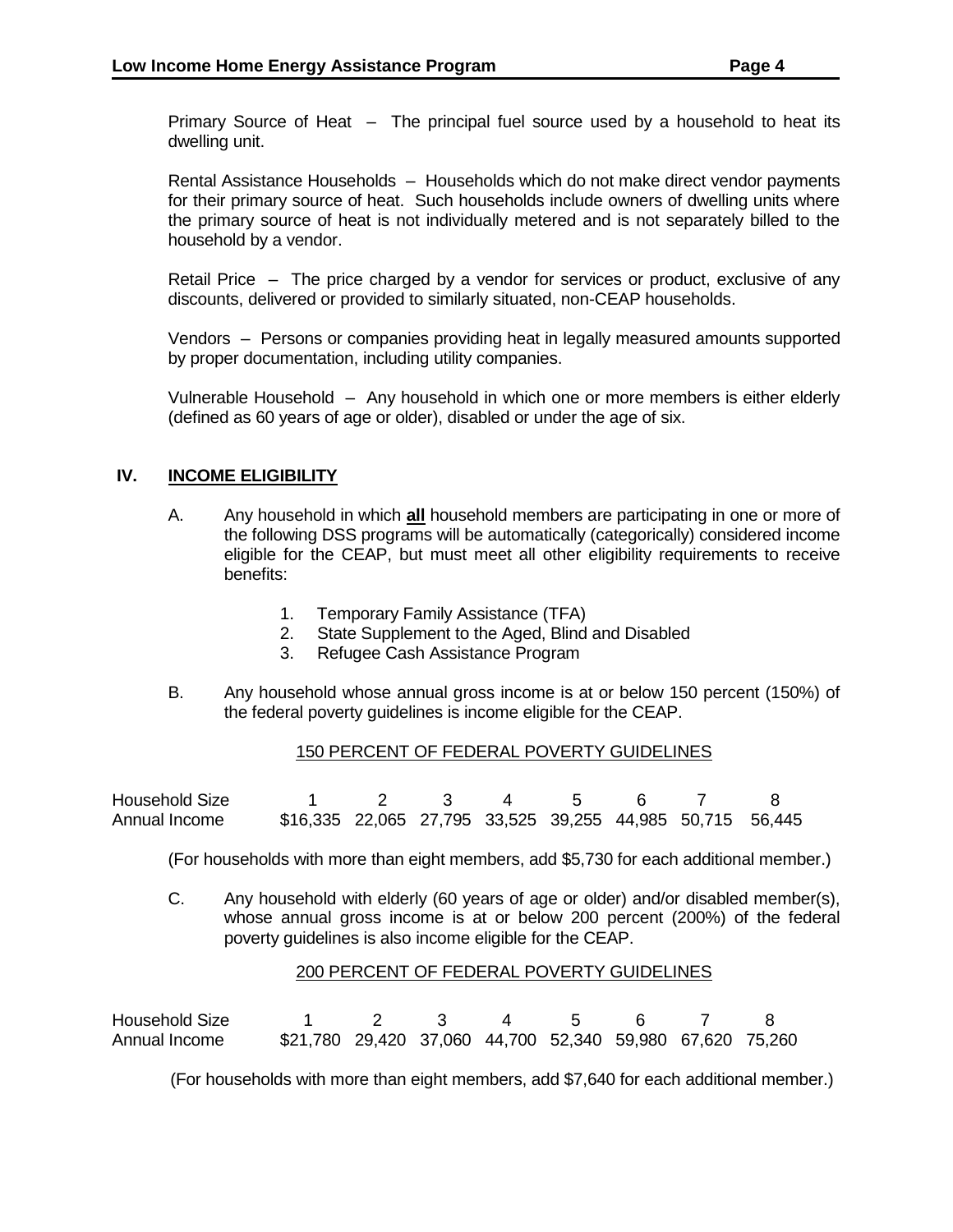D. Depending on the availability of federal funding, households whose annual gross income is above the CEAP income guidelines, but below 60 percent (60%) of the state median income guidelines may be income eligible for CHAP.

#### 60 PERCENT OF STATE MEDIAN INCOME GUIDELINES

| <b>Household Size</b> | 1 2 3 4 5 6 7 8                                           |  |  |  |  |
|-----------------------|-----------------------------------------------------------|--|--|--|--|
| Annual Income         | \$31,863 41,667 51,472 61,276 71,080 80,884 82,722 84,561 |  |  |  |  |

#### **V. ELIGIBILITY CERTIFICATION**

A. Basic Eligibility Criteria for Categorically Eligible Households

All households that are categorically eligible as described in section IV., subsection A. must apply in order to receive benefits. Income from sources cited in that section must be verified, and documentation of liquid assets may be required.

Categorically eligible households whose annual gross income is above 150 percent (150%) of the federal poverty guidelines shall be determined income eligible at the Level 3 benefit amount, but must meet all other program requirements in order to receive energy assistance.

- B. Basic Eligibility Criteria for All Other Households
	- (1) Income Documentation

All other households will be required to document their income for the four weeks prior to the date of application, which will then be annualized. Households receiving income from selfemployment shall complete a Self-Employment Worksheet, detailing income for the previous six or twelve full calendar months.

(2) Assets

A liquid assets test will be an additional eligibility requirement for households in this subsection. These households must complete an assets declaration form. Households must provide verification of all liquid assets.

The liquid asset limit is \$10,000 for homeowners and \$7,000 for all other households. Households, whose liquid assets exceed the appropriate limit, may still be eligible for energy assistance if the household's gross income, when added to the excess liquid assets is within the income guidelines.

Documentation must be verifiable, or supported by affidavits, and households must comply with all reasonable requests for such verification. The State, through its agents or grantees, reserves the right to investigate and verify the income and assets of households in order to protect the integrity of its programs.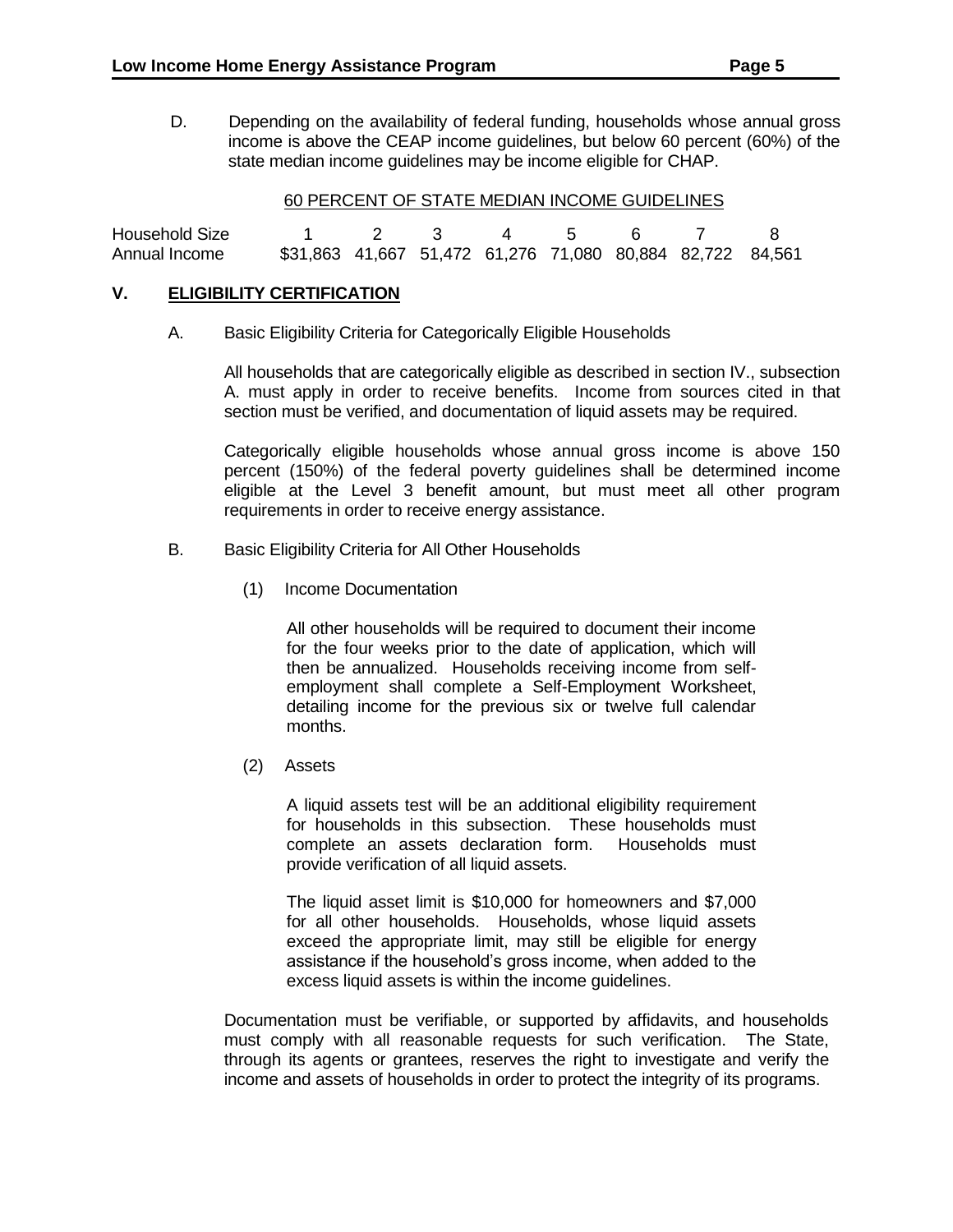C. Households Claiming No Income

Households claiming no income in the previous four weeks must sign an affidavit declaring their means of support for that period. The affidavit shall include authorization to verify all income and the financial status of the household. Documentation of liquid assets shall also be required.

D. Household "52 Week" Option

Any household has the option of having the eligibility determination based on income from all household members for the 52 weeks prior to the date of application if that more accurately reflects the household's annual income. Documentation of liquid assets shall also be required.

E. Mixed Income Households

All mixed income household members receiving income must provide documentation of said income. Mixed income households will be considered income eligible for CEAP if the combined household annual gross income, including DSS cash benefits, is within the income guidelines. Mixed income households are also subject to liquid assets eligibility criteria.

F. Temporary Family Assistance (TFA) Disqualified Households

Households whose TFA benefits have been terminated as a result of time limitations will be contacted directly by the CAA to encourage their participation in the energy assistance programs.

G. Prioritized Services

Deliverable fuel heated households who are either without heating fuel, or within one week of being without heating fuel at the time of application, will be eligible to receive prioritized services. Such services shall include prompt eligibility processing. Households which are determined to be eligible will receive a fuel delivery authorization within twenty-four (24) hours of the date of application.

H. Notification and Appeals

The CAA shall perform the eligibility determination and shall mail a notice of the results of such determination to the household within 45 calendar days of the date of application, excluding state-designated holidays. DSS may work with the CAAs on any discrepancy in the determinations, with DSS' final decision taking precedence.

If a household wishes to appeal the eligibility determination made, it has the right to do so. All households will be notified in writing at the time of application of their rights and obligations, and the procedures for appeal.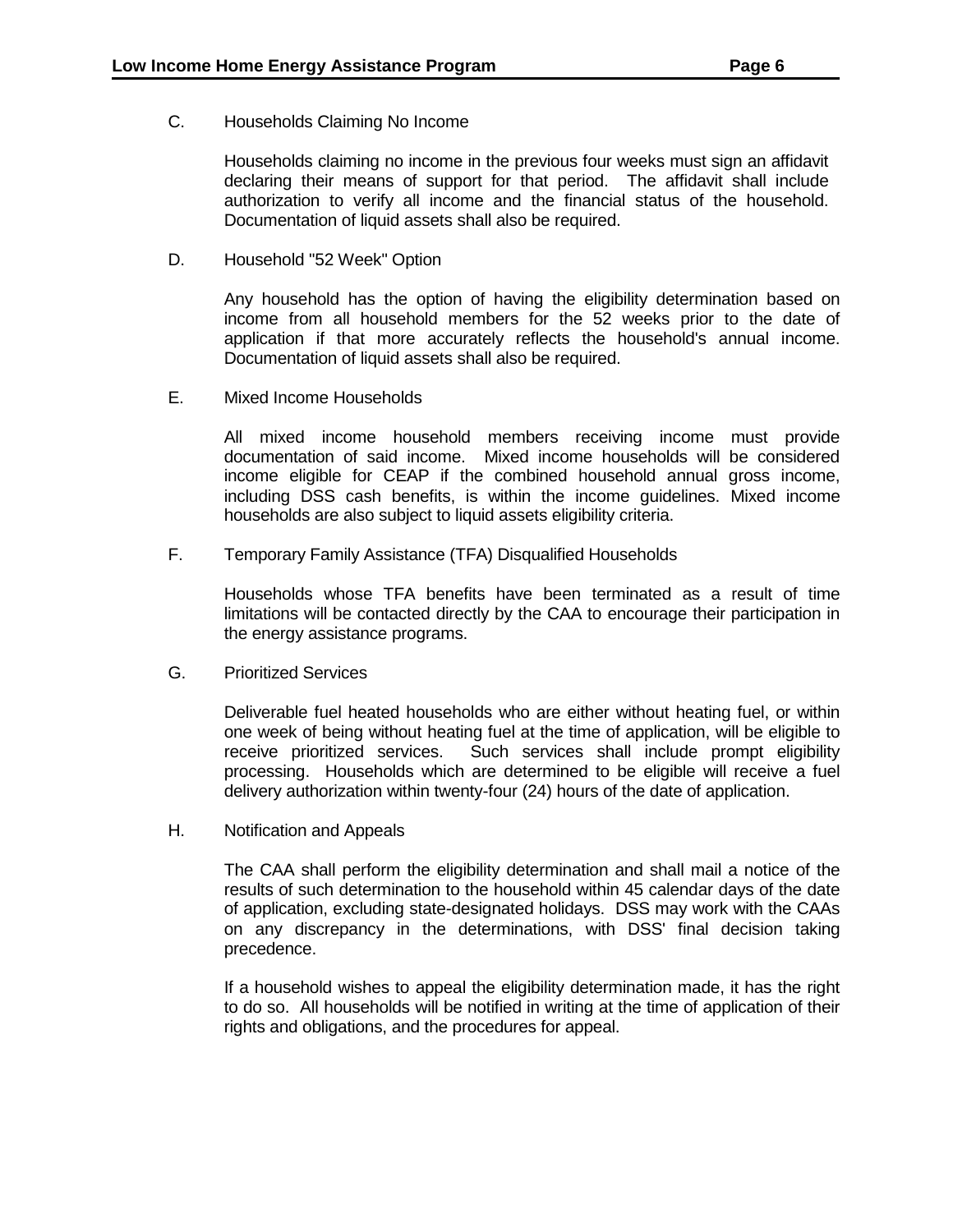I. Social Security Numbers

Only Social Security Numbers presented by the applicant will be entered in the Social Security Number fields on the application.

Exceptions are made for applicants and/or household members who have either:

- (1) Applied for, but not yet received a Social Security Number; or,
- (2) Are not required to have a Social Security Number (includes battered spouses and victims of human trafficking).
- J. Non-qualified Aliens

Non-qualified aliens are not eligible for CEAP benefits. Other household members who are either qualified aliens or citizens may be eligible for energy assistance benefits.

K. Households with Non-qualified Aliens

Non-qualified aliens shall not be included as part of the household when determining eligibility for energy assistance benefits. Income/liquid assets from non-qualified aliens shall be included when determining eligibility for energy assistance benefits.

#### **VI. CONSERVATION SERVICES**

In addition to receiving energy assistance benefits, eligible households may also qualify for the following conservation services:

A. Weatherization

Any household whose annual gross income is at or below two-hundred percent (200%) of the federal poverty guidelines is income eligible for the U.S. Department of Energy's (DOE) Weatherization Assistance Program. Income eligibility for weatherization services may be increased if energy assistance eligibility is expanded.

Weatherization services are provided on a first come, first served basis, based on availability of DOE funds and may be further prioritized by those households which are vulnerable.

Households refusing weatherization services without good cause will be ineligible to receive energy assistance for the remainder of the current program year and for the following program year. Those households that are unable to accept weatherization services due to the landlord's refusal to sign a landlord agreement shall not be subject to denial of energy assistance.

In addition to the DOE Weatherization Assistance Program, additional conservation services are available through and coordinated with the Weatherization Residential Assistance Partnership (WRAP) and UIHelps. WRAP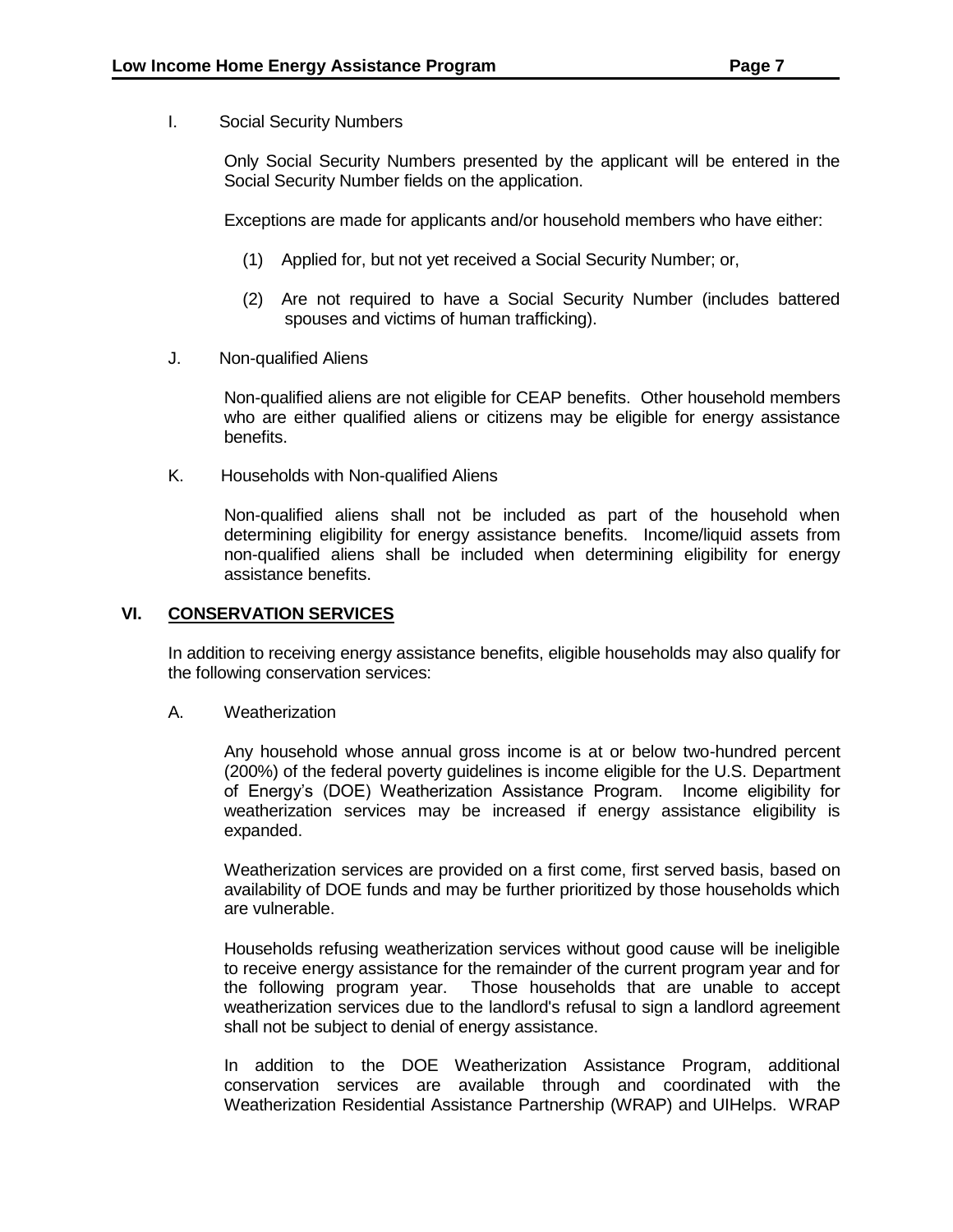B. Clean, Tune and Test

Eligible households may designate a portion of their Crisis Assistance benefits to cover the cost of a clean, tune and test of their deliverable fuel heating system. Renters must receive landlord permission in order to receive this service.

#### **VII. PROGRAM INTEGRITY**

Social Security Numbers shall be collected for all CEAP applicants and household members, except those identified in section V., subsections I(1) and I(2). The Department will continue to utilize the automated Social Security Number data transfer system which has been implemented with the CAAs. Under this process, the Department electronically transmits, via the State Verification and Exchange System, the Social Security Numbers of all applicants and household members requesting CEAP assistance. Any non-matches that are identified are forwarded to the CAA for resolution.

As part of the Department's ongoing effort to ensure that CEAP benefits are provided only to eligible households, all CAAs have been provided inquiry access to the Department's Eligibility Management System (EMS).

EMS enables CAAs to confirm the identity of those applicants and household members who are either currently or have previously requested assistance through various Department-run programs, including but not limited to Temporary Family Assistance, Supplemental Nutrition Assistance Program, Refugee Cash Assistance Program and State Supplement to the Aged, Blind and Disabled. EMS serves as a valuable resource, assisting CAAs with issues concerning household composition, address and income.

In an effort to ensure the authenticity of vendors, all heating oil and propane vendors wishing to participate in the CEAP must provide verification that they have registered with the Department of Consumer Protection (DCP) in accordance with section 16a-23m of the Connecticut General Statutes.

#### **VIII. FRAUD**

Persons who knowingly misrepresent their circumstances in applying for energy assistance benefits are subject to prosecution and/or recoupment of any benefits provided, following due process as defined in agency regulations, and are ineligible for the remainder of the current program year. In addition, these households will also be prohibited from participation for a period of two program years following the year in which the misrepresentation occurred. Persons who divert benefits to ineligible households are subject to the same penalties.

Vendors committing fraud, misrepresentation, or a violation of any aspect of their Vendor Document are subject to prosecution and suspension from the CEAP if convicted. Vendors suspected of fraud, misrepresentation, or of violating the Vendor Document, may be suspended from participation in the CEAP while legal proceedings are pending. Vendors convicted of fraud shall be suspended from participation in the CEAP for a period of five years following the year in which the offense occurred.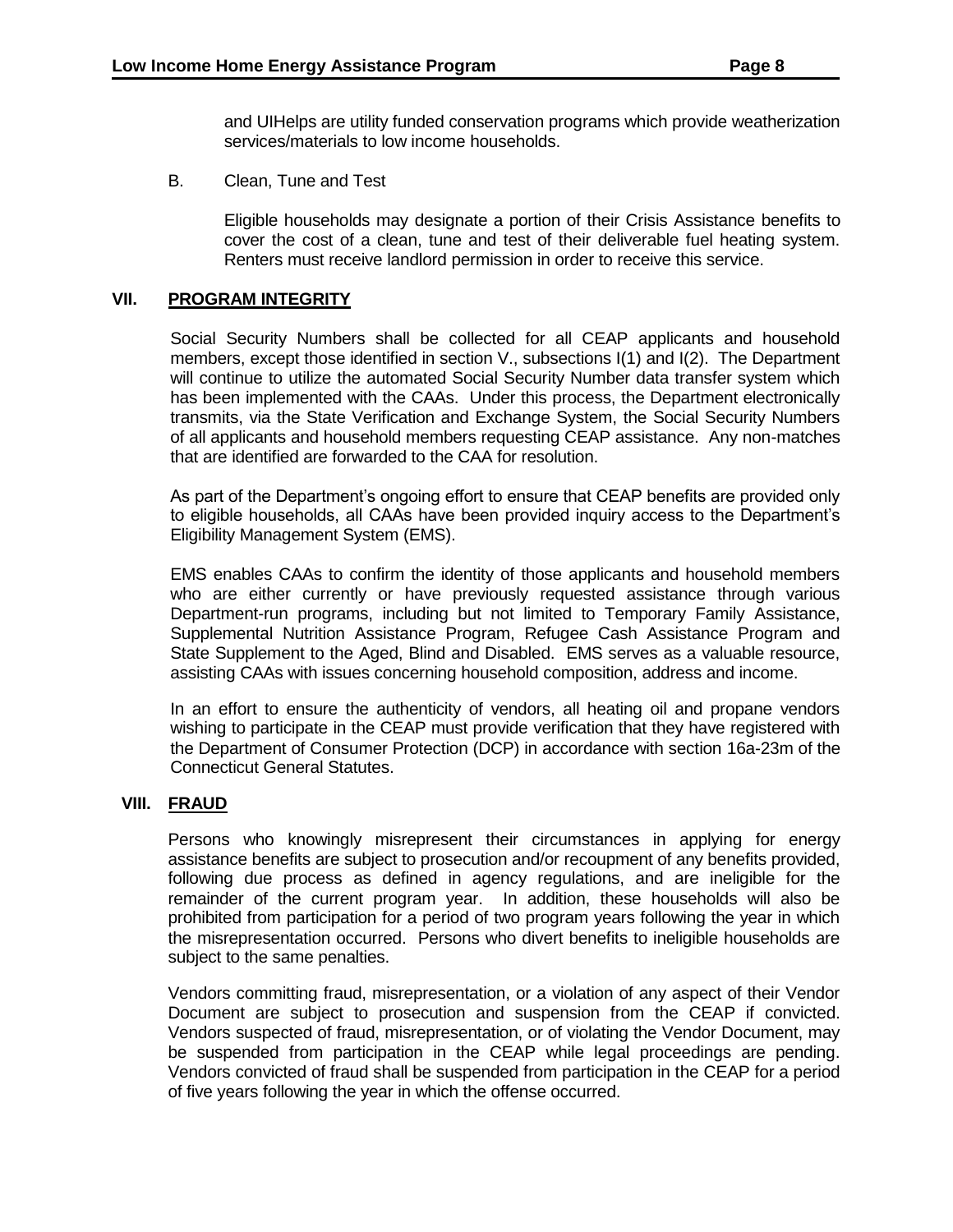The Department has established a Fraud Hotline (1-800-842-2155) to permit individuals and vendors to report cases of suspected program abuse.

#### **IX. CRISIS ASSISTANCE**

In an effort to ensure that the most vulnerable populations have access to heat during the winter heating season, the state will implement a Crisis Assistance Program. Subject to the availability of funds, Crisis Assistance benefits will be available to eligible deliverable fuel heated households.

Note: Boarders are not eligible to receive Crisis Assistance benefits.

The chart below details the Crisis Assistance benefits by percent of Federal Poverty Guidelines (FPG).

| Vulnerable Non-Vulnerable<br>\$840<br>\$880<br>Up to $100\%$ FPG<br>Level 1 - CEAP<br>\$740<br>101% - 125% FPG<br>\$785<br>Level 2 - CEAP<br>\$690<br>\$640<br>126% - 150% FPG<br>Level 3 - CEAP<br>\$605<br>Level $4 - CEAP^*$<br>151% - 200% FPG<br>n/a<br>\$580<br>\$580<br>151% - 200% FPG<br>Level $5 - CHAP$ | AWARD LEVEL | <b>POVERTY GUIDELINES</b> | <b>CRISIS ASSISTANCE BENEFITS</b> |  |
|--------------------------------------------------------------------------------------------------------------------------------------------------------------------------------------------------------------------------------------------------------------------------------------------------------------------|-------------|---------------------------|-----------------------------------|--|
|                                                                                                                                                                                                                                                                                                                    |             |                           |                                   |  |
|                                                                                                                                                                                                                                                                                                                    |             |                           |                                   |  |
|                                                                                                                                                                                                                                                                                                                    |             |                           |                                   |  |
|                                                                                                                                                                                                                                                                                                                    |             |                           |                                   |  |
|                                                                                                                                                                                                                                                                                                                    |             |                           |                                   |  |
|                                                                                                                                                                                                                                                                                                                    |             |                           |                                   |  |

\* - Elderly and/or disabled households only.

Crisis Assistance benefits must be authorized by the CAA prior to the delivery.

#### **X. HEALTH AND SAFETY INTERVENTION**

#### **Deliverable Fuel Heated households**

Subject to the availability of funds, Safety Net Assistance benefits will be available to CEAP deliverable fuel heated households that have exhausted their Crisis Assistance benefits and are in a life-threatening situation. The Safety Net Assistance benefit will be \$400.

For households requesting Safety Net Assistance benefits, a risk assessment determination must be completed. The risk assessment determination involves a review of the household's income, liquid assets and expenditures. If it is determined that the household has insufficient resources to cover the cost of the fuel delivery on its own, then a Safety Net Assistance fuel delivery may be authorized. Safety Net Assistance benefits must be authorized by the CAA prior to the delivery.

Vulnerable deliverable fuel heated households may be eligible to receive up to two Safety Net Assistance benefits during the program year. Non-vulnerable deliverable fuel heated households may be eligible to receive one Safety Net Assistance benefit during the program year. Households receiving funding through CHAP are not eligible to receive Safety Net Assistance benefits.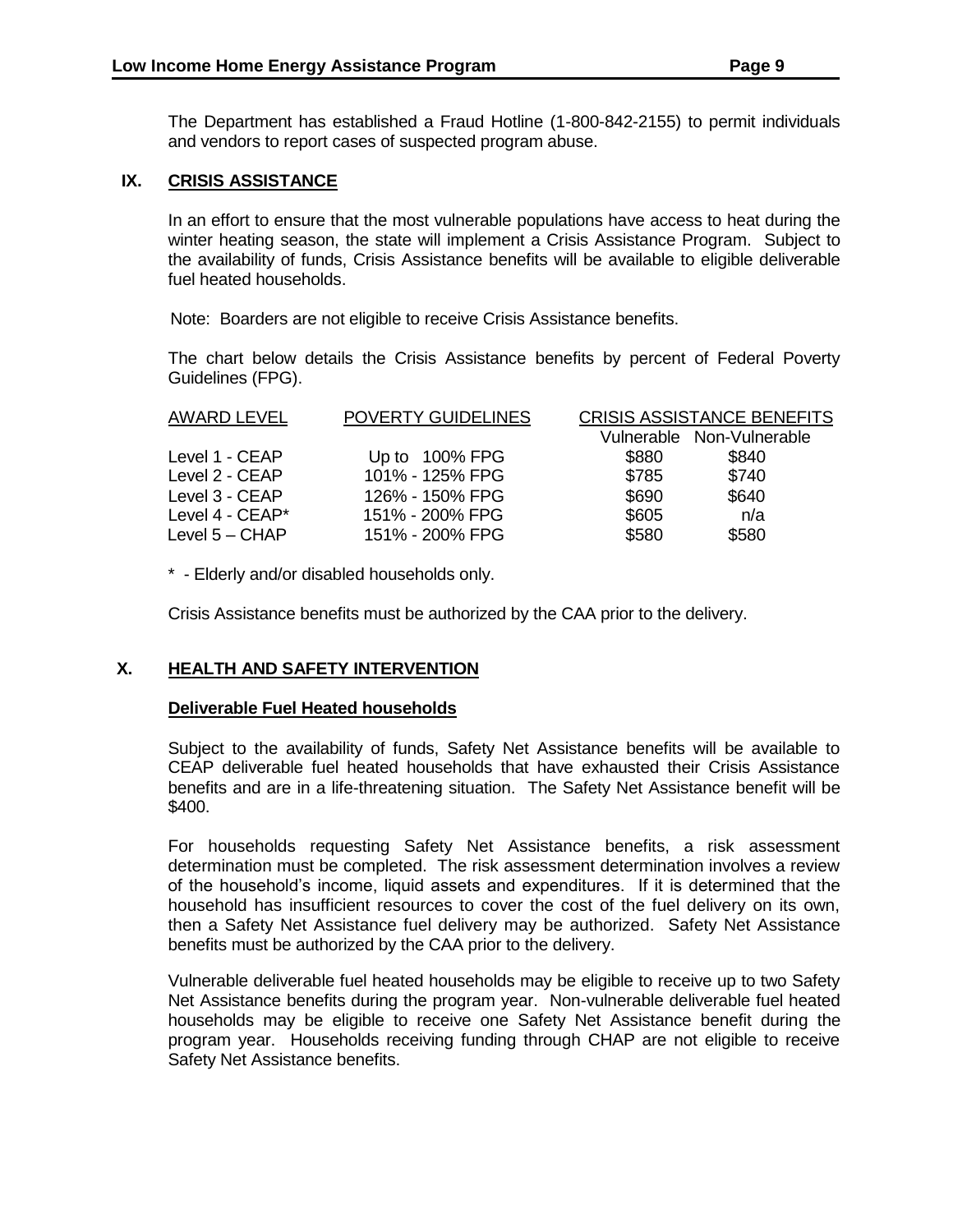#### **Utility Heated Households**

Low income utility heated households are protected from winter disconnection, per section 16-262c of the Connecticut General Statutes, and are therefore not eligible to receive the needs-based Crisis Assistance benefit or Safety Net Assistance benefit.

To the extent possible, CAAs will work directly with the utility companies to assist low income households to either reinstate disconnected service or to prevent the disconnection.

To the extent possible, utility heated households facing unaffordable service arrearages, will be assisted by the CAA in enrolling in the Matching Payment Program (MPP). The MPP is a state-mandated initiative, under section 16-262c of the Connecticut General Statutes, which enables eligible households to reduce and/or eliminate their service arrearages and empower them to gain greater control of their energy costs. Under the MPP, eligible households enter into a payment arrangement with their utility vendor. As long as all customer payments have been made, the utility vendor will provide a dollar-fordollar match of both the total customer payments and the CEAP benefit payment, if applicable. The resulting match is applied to the customer's service arrearage. Please note, only publicly regulated utilities are mandated to participate in the MPP.

To the extent possible, utility heated households that are unable to meet their utility payment arrangement, may be assisted by the CAA in negotiating a reduced payment arrangement with the utility vendor.

#### **XI. LIHEAP SNAP BENEFITS**

LIHEAP benefits are available to SNAP recipient households that do not make direct vendor payments for their primary source of heat and have a shelter and/or utility obligation.

Eligible households shall receive a direct cash benefit in the amount of \$1. This benefit will be issued by the Department to all eligible households. Receipt of a LIHEAP SNAP Benefit shall qualify the household to have their SNAP benefits recalculated, using the maximum Heating/Cooling Standard Utility Allowance (SUA). For most households, the SUA recalculation will result in increased SNAP benefits.

## **XII. BASIC BENEFITS**

Depending on the availability of federal funding, Basic Benefits may be available to those households who are determined eligible.

If available, Basic Benefit awards will be determined based on income, household size, vulnerability and liquid assets. Households with vulnerable members and the lowest incomes will receive the highest awards.

Note: Boarders will not be eligible to receive Basic Benefits.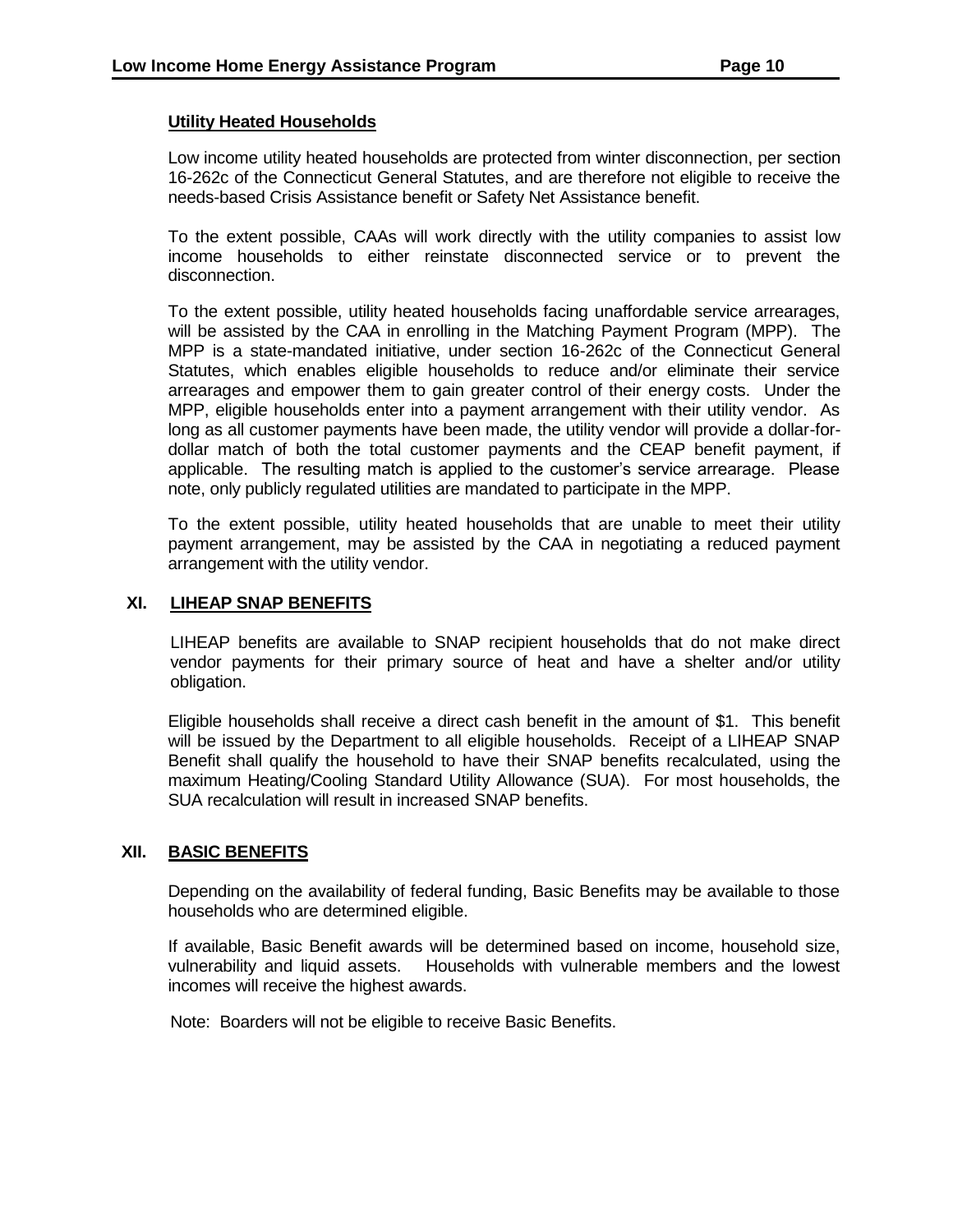#### **XIII. RENTAL ASSISTANCE BENEFITS**

Depending on the availability of federal funding, Rental Assistance Benefits may be available to those households that do not make direct vendor payments for their primary source of heat, have annual gross incomes up to 150 percent of federal poverty guidelines and pay more than 30 percent of their gross income towards rent.

Note: Boarders are not eligible to receive Rental Assistance Benefits.

Households that are determined eligible for rental assistance will receive a direct payment.

Rental assistance households must present verifiable documentation of rent. Rental assistance households that move and become responsible for their primary heat may receive Basic Benefits up to the maximum available to a household at the appropriate benefit level, less any Rental Assistance Benefits already received to the extent these benefits are available.

Conversely, if a household moves from a situation where they are responsible for payment of their primary source of heat, to a dwelling unit where they do not make direct vendor payments for their primary source of heat, they may receive the difference between what they have received in Basic Benefits and what they would be eligible for under the Rental Assistance Benefit to the extent these benefits are available.

No more than one Rental Assistance Benefit will be issued per dwelling unit.

#### **XIV. PROGRAM DATES**

November 15 First day for authorization of fuel deliveries.

- March 15 Deadline for fuel authorizations.
- March 15 Last day that a household can apply to establish its eligibility for benefits.
- April 30 Last day to submit deliverable fuel bills.

#### **XV. ADDITIONAL BENEFITS/SERVICES**

Should funds received exceed the amount required to meet the benefits specified under this Plan, the additional funds may be utilized to increase income eligibility for CHAP, provide Basic Benefits, provide Rental Assistance Benefits, increase the amount of the Crisis Assistance and/or Safety Net Assistance benefits, extend the program intake period, extend the fuel authorization period, provide additional Crisis Assistance and/or Safety Net Assistance benefits, provide an additional benefit on behalf of eligible utility heated households and/or provide heating assistance to DSS-funded homeless shelters.

Should contingency funds be released and designated specifically for cooling measures, the funds will be used in accordance with guidance provided by HHS.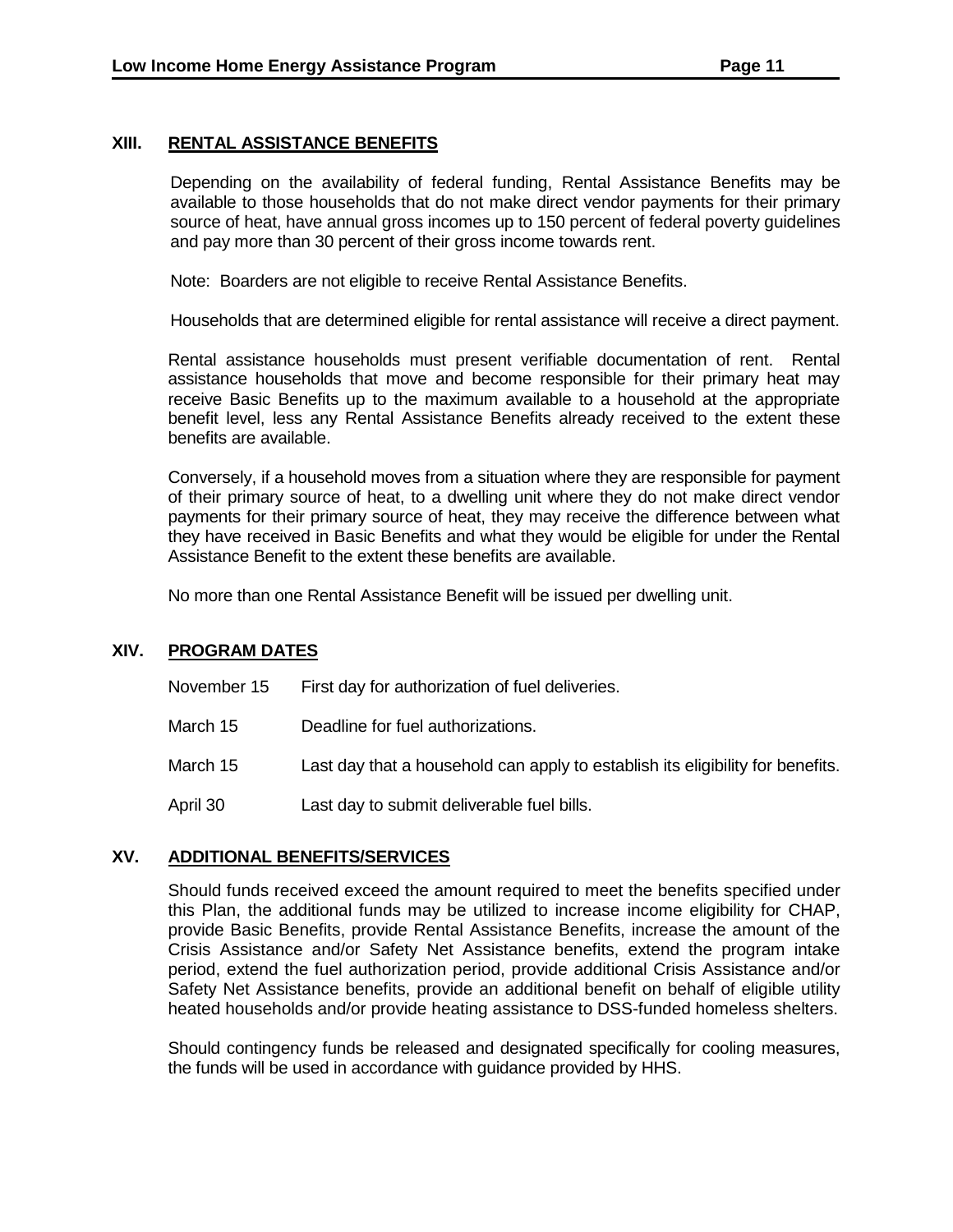## **XVI. PAYMENTS**

In order for deliverable fuel heated households to receive CEAP benefits, bills must be in the name of a household member who is of majority status, or a documented emancipated minor. For households that heat with propane, kerosene, wood, or coal, CEAP payments will be based on the cost of the delivery as stated on a valid bill. For households that heat with oil, CEAP payments will be made in accordance with the Fixed Margin Pricing Program. Payments will be made only for primary deliverable heating sources delivered on or after November 15, 2011. Payments will be issued regardless of any customer payments made against the bill. Unless otherwise specified in this Plan, all payments will be direct vendor payments.

If funding allows utility heated households to receive Basic Benefits, then the account must be in the name of a household member who is of majority status, or a documented emancipated minor. Verification of the account number must be provided. Only residential accounts are eligible for payment. Basic Benefit payments will be credited to the household's account regardless of other payments made to the account. Basic Benefits are for utility costs incurred from November 15, 2011 – May 1, 2012. Should the Basic Benefit exceed the charges for service incurred during this period, the utility company shall refund the difference to DSS. If a household moves, and a credit balance resulting from a CEAP payment(s) exists in their account, and the household cannot be located, then the balance is to be returned to DSS. All program refunds must be returned to DSS no later than the close of the program year.

Basic Benefit payments to electric distribution companies will be credited in accordance with Department of Energy and Environmental Protection regulations adopted pursuant to section 16-245d of the Connecticut General Statutes.

No payments will be issued on behalf of, nor services authorized to, unoccupied dwelling units.

If a household moves and their heating source and/or utility company changes, they may redesignate any unobligated portion of their Basic Benefit. Crisis Assistance benefits and/or Safety Net Assistance benefits that may be provided to CEAP eligible households if the new primary source of heat is a deliverable fuel and the household meets the eligibility requirements as detailed in sections IX. and X.

If a household's heating system becomes inoperable, the household has the option of indicating an alternative primary source of heat.

CEAP benefits may be used to pay for the cost of one start-up/restart of a household's deliverable fuel heating system during the program year, provided the fee is the same that the vendor charges all similarly situated customers who are not receiving CEAP assistance.

Each CAA site making authorizations or payments will be responsible for keeping an upto-date control card or computer record for each eligible household. This control file will detail the benefits awarded to the household, and will include the heating source, deliveries/services authorized, and payments issued on behalf of the household.

Payments made directly to, or on behalf of CEAP households shall not be considered income or resources for any purpose under any Federal or State law per section 2605(f)(1) of the LIHEAP statute.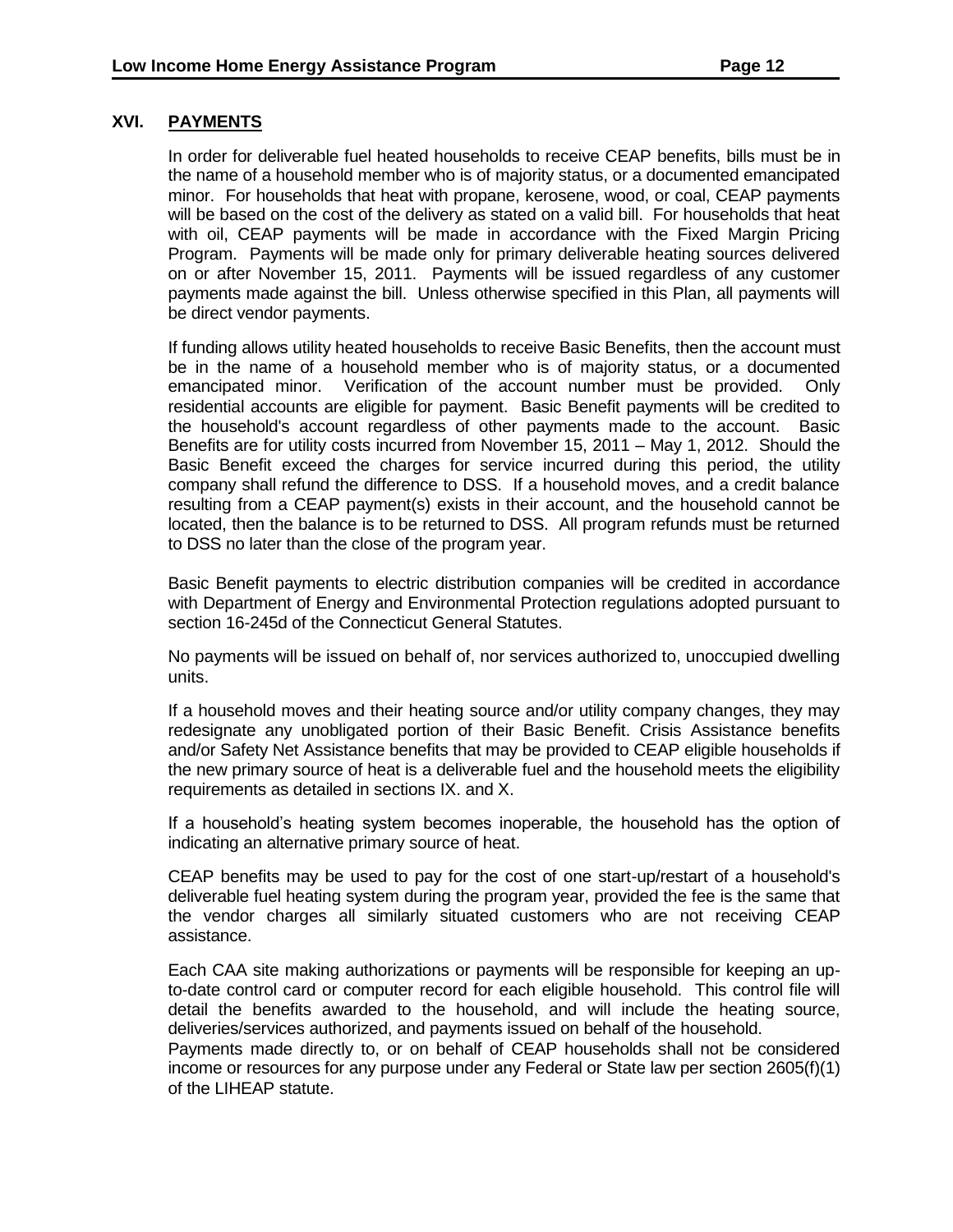#### **XVII. VENDORS**

All energy vendors wishing to participate in the CEAP must sign a Vendor Document which details the conditions under which payments will be made to each type of vendor. The only exceptions will be vendors of wood and coal, whose practices as energy suppliers to CEAP clients will be governed by existing state statutes.

The purpose of the Vendor Document is to ensure program standardization, fair treatment of CEAP customers by vendors, and to establish the conditions for payments on behalf of customers receiving assistance from the CEAP, including a requirement that vendors provide the same price discounts (including early payment discounts) to customers receiving CEAP assistance as the vendors provide to similarly situated customers.

The Vendor Document will also establish the pricing/reimbursement mechanism that the state will utilize on behalf of oil heated households.

In accordance with section 16a-23m of the Connecticut General Statutes, all heating oil and propane vendors wishing to participate in the CEAP must provide verification that they have registered with the Department of Consumer Protection (DCP).

Vendors who sign the Vendor Document and verify their registration with the DCP will be placed on a list of "approved vendors" which will be supplied to the CAAs by DSS. Such documents do not guarantee vendors the right to participate in the CEAP should the State establish further criteria for participation in the CEAP, or in cases where the vendor is suspected of fraud, misrepresentation or of violating the conditions of the Vendor Document.

Clients shall have the right of vendor selection. Clients may retain their existing vendor or may select a new vendor. In either occurrence, the vendor must be on the list of approved vendors. If the client is changing vendors, the new vendor must be willing to accept new customers.

The State reserves the right to inspect/audit the records of any deliverable fuel vendor presenting a bill for payment by the CEAP, in order to verify the bill either before or after payment is made.

The State reserves the right to inspect/audit the records of utility companies receiving payment under the CEAP, in order to verify that the proper customer accounts are being credited.

#### **XVIII. FIXED MARGIN PRICING PROGRAM**

Information from the Oil Price Information Service (OPIS) will determine the daily Fixed Margin Price, which will be used to pay oil vendors making deliveries to CEAP households. The Fixed Margin Price will be based on the daily New Haven Rack Average OPIS Price (for standard No. 2 fuel oil with 0.3 sulfur content, gross No. 2 distillate), plus a fixed margin of 31 cents per gallon.

The Fixed Margin Pricing Program also includes county differentials in the pricing mechanism to reflect increases in transportation and delivery costs. The differentials vary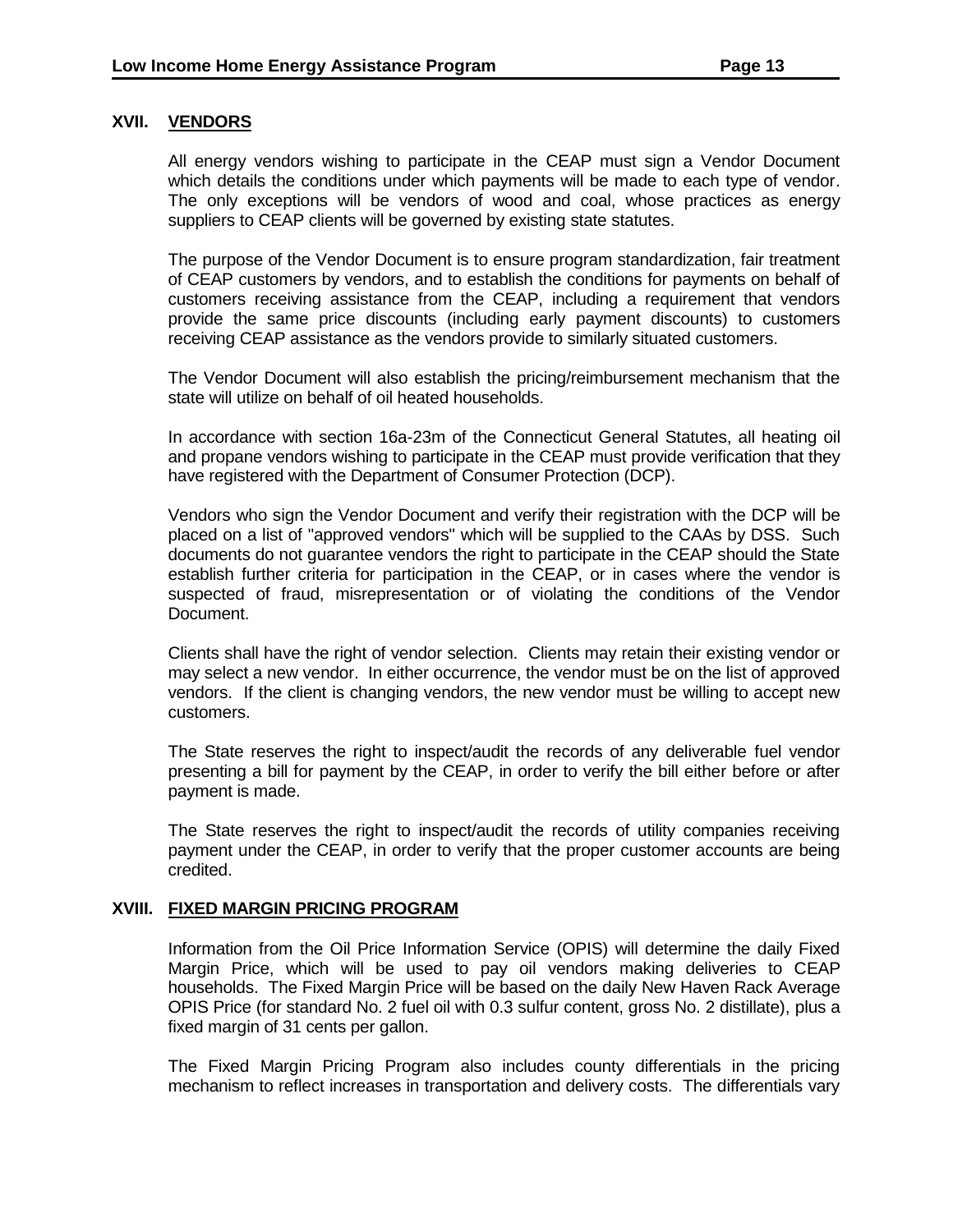from county to county, and are determined based on proximity to the New Haven terminal. The county differentials are as follows, and include the 31 cents fixed margin:

| <b>New Haven County</b>  | \$0.327 |
|--------------------------|---------|
| Middlesex County         | \$0.343 |
| <b>Hartford County</b>   | \$0.349 |
| <b>New London County</b> | \$0.352 |
| <b>Fairfield County</b>  | \$0.353 |
| <b>Tolland County</b>    | \$0.368 |
| <b>Litchfield County</b> | \$0.377 |
| <b>Windham County</b>    | \$0.380 |
|                          |         |

Under the Fixed Margin Pricing Program pricing mechanism, oil deliveries made on Wednesday, February 2, 2011 were paid based on the Tuesday New Haven Rack Average OPIS Price, as provided on Tuesday, February 1, 2011 by OPIS. The price was determined as follows:

- \$ 2.836 New Haven Rack Average OPIS Price, Tuesday, 2/1/11
	- .310 Fixed Margin
		- .070 County Differential Windham County

\$ 3.216 Total Fixed Margin Price for No. 2 oil, Wednesday, 2/2/11 (Windham County)

Please note, since each county has a different county differential, the Total Fixed Margin Price on any given day will vary from county to county.

Vendors who deliver in multiple counties will be paid in accordance with the county differential in which the delivery is made. DSS will determine all fixed margin prices.

The pricing mechanism may be adjusted by DSS to respond to unanticipated changes in the No. 2 heating oil market.

Vendors must put their retail price on all delivery tickets, bills or statements. If the vendor's posted retail price is lower than the Fixed Margin Price, the vendor will be paid in accordance with the retail price.

For those deliveries of home heating oil authorized and paid by the program, vendors shall not charge CEAP customers the difference between their retail price and the CEAP payment.

DSS staff may monitor and verify the accuracy of the retail prices reported by vendors.

#### **XIX. DELIVERABLE FUEL PURCHASING OPTIONS**

The Department will continue to explore options to purchase home heating oil on behalf of CEAP households. These options may include, but are not limited to, "off season" purchasing, "pre buy" and vendor/wholesaler bidding. The implementation of any of these purchasing options may require the establishment of a state receivable account.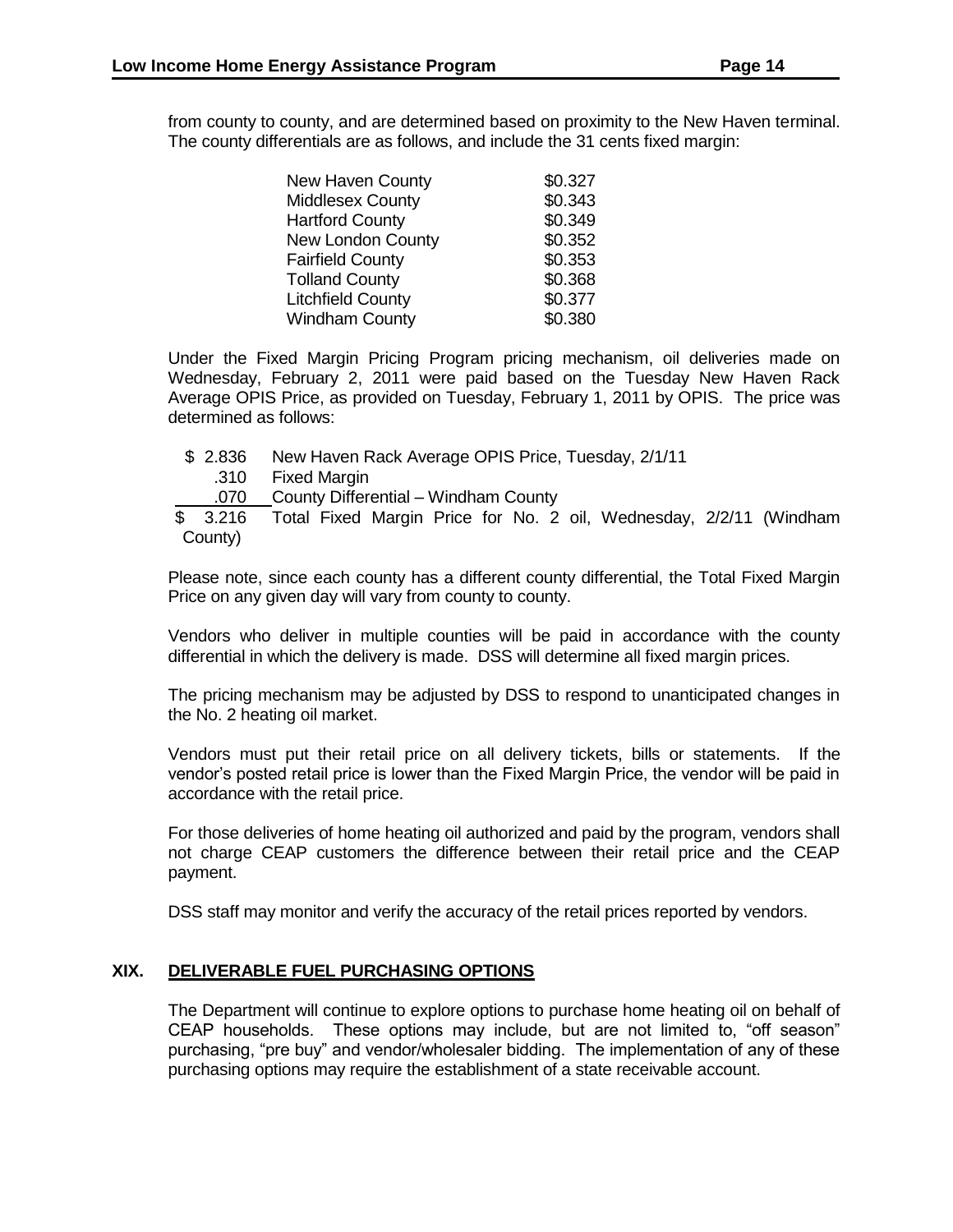## **XX. INTAKE PILOT**

Contingent on the availability of administrative funds, the department is interested in exploring options concerning the development of a pilot for CEAP year round intake. The objective of the pilot is to develop and implement a system which will more effectively manage the CEAP caseload. The initiative will focus on restructuring the CEAP caseload by establishing a year round schedule for intake and eligibility determinations/redeterminations. It is anticipated that shifting the caseload to a twelve month intake period could alleviate the large numbers of clients attempting to apply for CEAP benefits during the winter months. While the pilot proposes to expand program intake, all services and benefits will continue to be provided in accordance with the limits and dates established in this Plan.

#### **XXI. INFORMATION AND REFERRAL**

The State of Connecticut will work with others, including local governments and other private human services providers, to implement localized information and referral systems that will address the needs of CEAP eligible households who have exhausted all of their benefits. 211 will continue to serve as the referral network system, and will work to identify services for CEAP households to alleviate crisis situations following exhaustion of benefits.

Referral flyers describing fuel assistance programs, weatherization services, energy conservation loans and private fuel banks will be made available at DSS and CAA offices. In addition, information regarding energy assistance services is also available on line at [www.ct.gov/staywarm.](http://www.ct.gov/staywarm)

CAAs will continue to maintain a network of approximately 140 intake sites throughout the state (i.e., senior citizen centers, municipal social services offices, etc.). In addition, CAAs will assist homebound households in applying for CEAP benefits. This may involve the utilization of mail-in applications and/or the performance of outreach visits to homebound households.

Efforts will be made to identify other energy resources, either municipal, charitable or private (such as Operation Fuel and the Soldiers', Sailors' and Marines' Fund), which may be available to low income households. The Department will work with these providers, and other state agencies and municipalities, to establish a coordinated response to alleviate potential crises due to a low income household's inability to pay for heat. This response may include such actions as providing alternative housing arrangements, such as referral to shelters, as well as direct service intervention, when appropriate, by protective services agencies.

Operation Fuel is a private, non-profit organization which distributes privately raised funds through a network of fuel banks that accept and approve applications from households in need of emergency fuel oil deliveries or protection against utility shut-offs. Operation Fuel provides assistance to households with incomes up to two-hundred percent (200%) of the federal poverty guidelines. Those households that meet the Operation Fuel guidelines are issued referrals by the CAAs for these benefits.

In addition, Operation Fuel can, as funding permits and with the approval of its Board of Directors, on an annual basis provide limited assistance to CEAP eligible households who